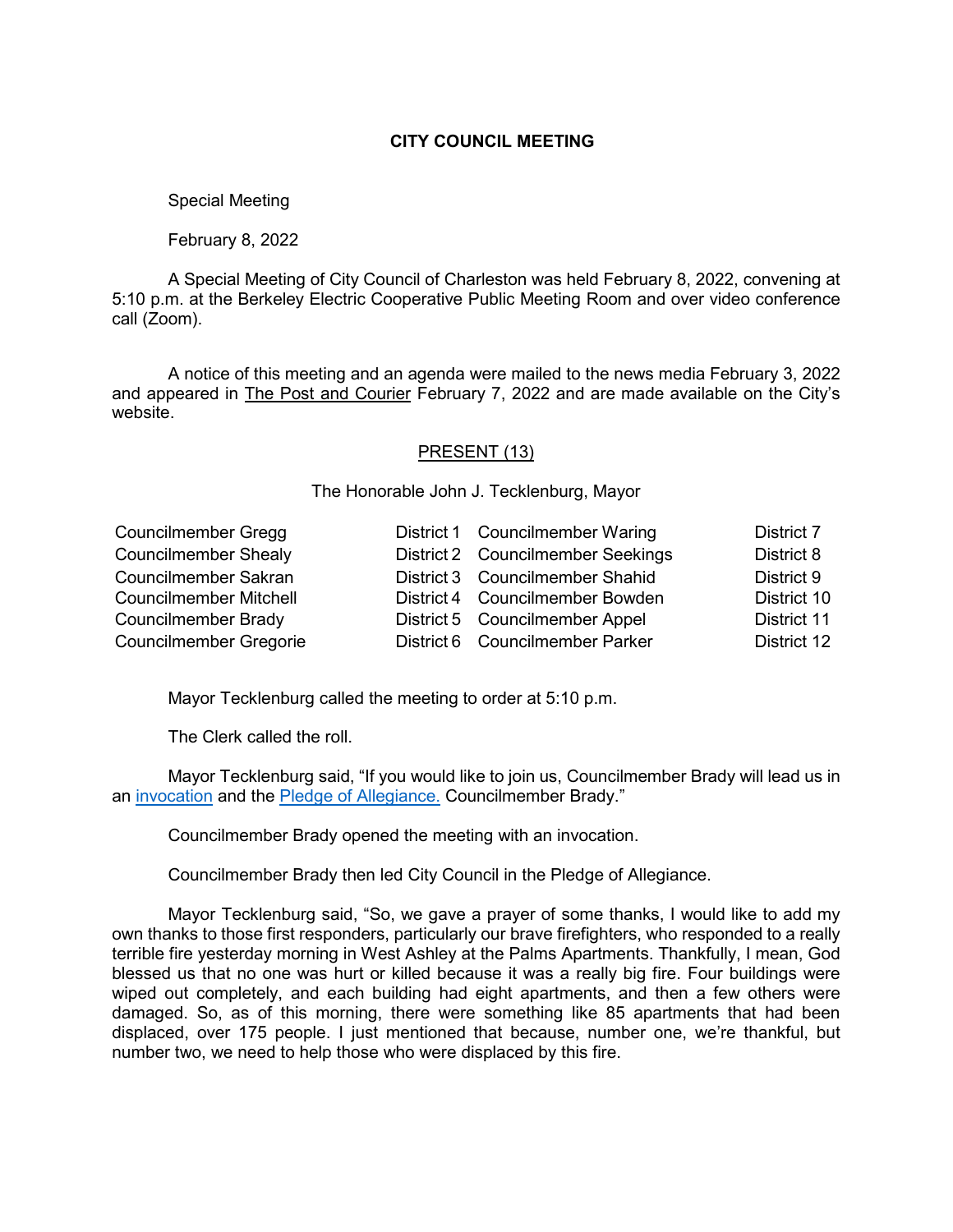The Red Cross is leading the effort, but we're very connected with this effort. I would challenge us, as a community, to help these individuals get re-situated and be able to help them over the next few months, not just a one-time thing, here is a check, and see you later. So, we've got different churches and community organizations that are stepping forward to help in essence step through or mentor these individuals and their families. If you know of anybody or your church group would like to be involved, please contact us or the Red Cross. We have a coordination meeting tomorrow. I talked to Chief Curia today, and this is a wonderful gesture of cooperation from the Town of Mt. Pleasant. They, along with our own City Fire Department, will have little drop-off stations at each of our Fire Stations in the City and in Mt. Pleasant for non-perishable goods and clothing. I mean, I was there, you all, yesterday morning and, literally, they were knocking on the doors and pulling people out when the fire was getting going. They walked out with their pajamas on and everything got burned up. They have nothing left. So, just basic stuff they're going to need, and the Red Cross has a little budget for a certain amount of money they give each family, but we really need to pull together and try to help them beyond what the Red Cross would normally do. They're great, don't get me wrong.

So, I wanted to also welcome to our meeting our newest Councilmember representing District #1. Boyd Gregg is with us. He was successful in a special election just week before last. We went ahead and swore him in last Friday, so he is officially a City Councilmember. We wanted to do that since this Council meeting kind of got split up into two different meetings.

Next, before we get to the main item on our agenda, which is the Johns Island Municipal Improvement District, I'd like to take a few minutes and pay tribute to our friend and to the family of Abe Jenkins who sadly we lost a few weeks ago. So, the City has, and I want to recognize members of the Jenkins family who are here. Abe's father, Bill Jenkins, thank you for being with us and his sister DeMett, some cousins are here, as well, and family members. I can't imagine anybody on Johns Island who didn't know Abe Jenkins."

Mayor Tecklenburg read the Resolution.

## ---INSERT RESOLUTION---

Mayor Tecklenburg said, "God bless you all. Come forward and I'll present this to you, and if, DeMett, or you, Mr. Jenkins, would like to make any remarks, we would be pleased to have them."

Mr. Jenkins said, "I just want to thank all of the people here in the State of South Carolina and Charleston County. Abe and I had a long, long vacation. He was born in England, and from England we went to many places. We ended up back here, and he was part of President Obama's campaign, and he did a good job there, got to be President, and he came back and he started working with all of the local people, and he was a real good member of our church. I want to thank all of you. Thank you. God bless you."

Mayor Tecklenburg said, "God bless you. Thank you."

DeMett Jenkins said, "My father has said it very nicely. We are very proud of Abe and Abe's accomplishments. He was my big brother, he was my friend, my confidante, and we just really appreciate the love and the tributes that have been given to Abe and about Abe. It has made myself, my brother, my sister, and his three children, and all of our cousins, aunts, and uncles very, very proud of the work that he has done, and we will continue to live his legacy and follow in his footsteps. God bless you all."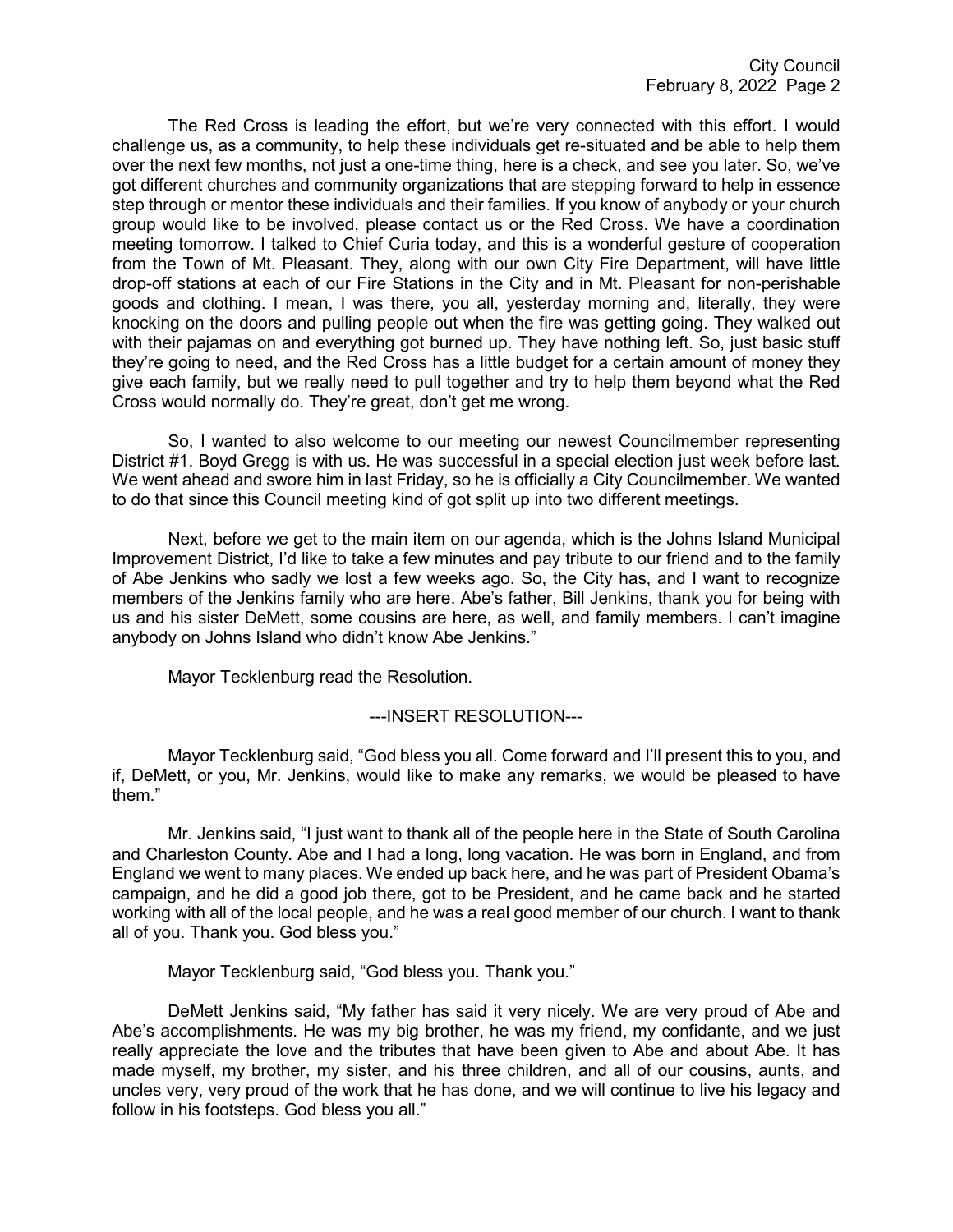Mayor Tecklenburg said, "Bless you. Appreciate it. Thank you, again, for being with us. So, for the main part of our meeting here today is to discuss and to hear from property owners about a proposed Municipal Improvement District for Johns Island. There are three purposes behind the formation of this district, and that is to be able to have funds for the City to include road construction and transportation infrastructure on the Island, to be able to create additional parks and recreation improvements for our citizens including land acquisition and construction, and, thirdly, to assist with drainage infrastructure solutions including easements. So, we have a presentation by staff that will kind of review this whole matter from the very start, give everyone the background, and then we're going to welcome to hear from our citizens here any comments you may have. Council will be able to ask questions. The way I understand it we're not going to be taking any action tonight. We're here to share with you everything we know about this and answer questions, hear your comments and suggestions, and any objections you may have, as well. This is Robert Summerfield. He is the Director of Planning for the City of Charleston. Robert."

Robert Summerfield said, "Good evening, Mayor and members of Council. So, I just want to do a real quick recap on what the Johns Island Municipal Improvement District (MID) is, talk a little bit about what this evening's purpose is, and kind of recap what you just said. Also online is Jeremy Cook, who is the attorney that's been advising this process, who will also give us some instructions, if you would, on how to do the public hearing of objections. This is new for us. This is, we think, one of the only MIDs that have been done in South Carolina that's not a part of like Nexton, or Magnolia, or something like that where it's a single owner. This is somewhat unique in South Carolina's experience.

So, real quick, just a reminder. We're required to hear the objections. This is per the statute. This Council has already established the Municipal Improvement District. It did that by ordinance, it submitted a resolution, and it provided for the Improvement Plan. Mayor, you just summed up what that Improvement Plan essentially details. It details how the MID proceeds would be spent. They will be spent on transportation-related projects, park/recreation facilities, and infrastructure related to that, as well as contributing to drainage or stormwater projects. Again, this is not a substantial sum of money in the big picture for infrastructure projects. It's really meant to supplement other funding sources that are already either earmarked, dedicated, or we would expect to become dedicated to these types of projects in the future, so, essentially, you can think of it as gap funding. The smaller projects may be paid for out of the MID, but in general most of these projects that are contemplated, this would help get them across the finish line so that they could get done hopefully sooner than potentially currently programmed for.

Again, the South Carolina Municipal Improvement Act was adopted in 1999. This provides for a special fee to be assessed to property owners in addition to normal taxes or other fees that may be assessed to the property. The funds generated for a MID may only be spent in that MID area. It doesn't mean that they are exclusively on property adjacent to or a right-of-way or other infrastructure immediately adjacent to the property, but they must be proximate and they must benefit those properties that are participating. The written consent is required for any existing property owner that is living on a property. So, to be very clear, the MID does not include anyone, as of the creation of the MID, that was a 4% owner occupied home or property rather. So, this would only be for those properties that are non-owner occupied or non-4% would be included in the district. It does create a dedicated funding stream for these infrastructure improvements on Johns Island. Only applicable new, and this is another key distinction, only new commercial space or residential construction would be a part of the assessment. So, we would only be assessing on properties where we have a new residential unit or additional or new construction for commercial.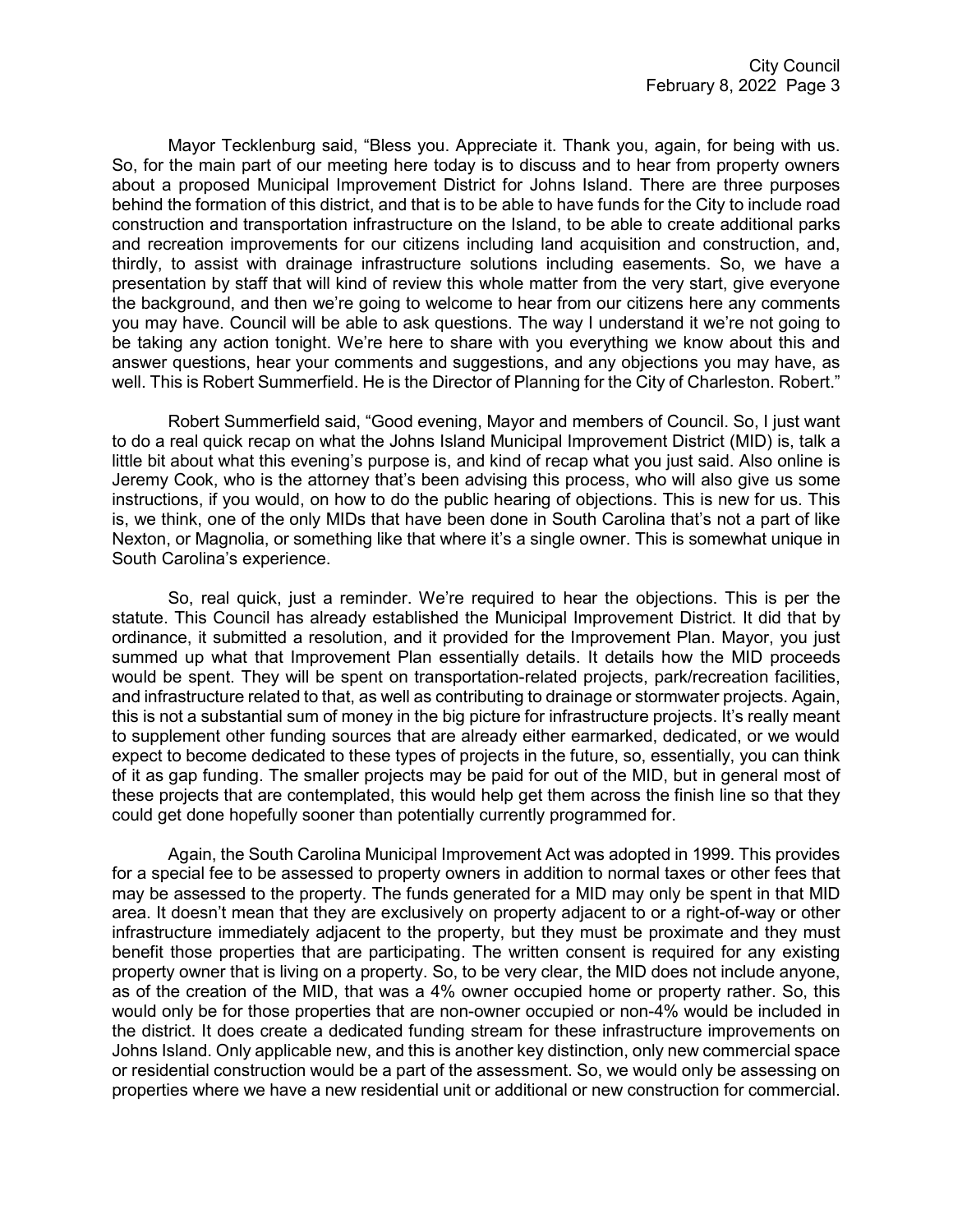MID funds, again, will only be spent on Johns Island infrastructure as it relates to those three categories that we previously mentioned. The map that's up now shows in orangish, gold color those are the properties that the MID adopted is included in the district. So, those are the properties that are a part of this assessment district. It is important to note that, obviously, the area of Johns Island is much bigger than the MID, but these are only City properties that meet the criteria that have been included in the district. This gives you just a closer snapshot of these properties. As you can see, there are still quite a few properties that do not meet the test and, therefore, are not contributing to the MID District. Again, current owner occupied were not included in the district so they are not a part of this.

There are two tests for parcels that are in the district. A property two acres or greater, the property is located in the City, and the property is not currently being used as a primary residence. Then, second test is the property has an active entitlement for development meaning it's gone through kind of TRC or Planning Commission or what have you, but does not yet have a certificate of construction completion meaning it's not occupiable at this point. The assessment, so very key, the billing only begins after a parcel that's in the district builds a new commercial space or residential structure, and the billing is triggered when a certificate of construction completion has been issued by the City. So, once the billing official has zeroed out all inspections and issued that certificate of construction completion meaning the project is ready to be occupied and generate income if it's commercial or be moved into, then it would see the assessment. The fee for a residential unit is \$480 per year. That does increase annually over the 30-year period that the MID is established for. For commercial buildings, a residential equivalency was created so every 1,800 sq. feet of new commercial space would be at the \$480 per year on that. Again, and that would increase 2% annually for 30 years. Non-assessed property, so by the ordinance we provided some components in there about non-assessed property. That would include any public property, any owner association property, or any utility property. Additionally, no assessment will be imposed on these properties, and I cannot remember, do we have the thing about affordable housing, okay, so, and then the other piece I want to talk about here in the non-assessed is we also, in the documentation, it's very clear that there is a credit given for any affordable residential unit. So, if you have a bonafide affordable residential unit meaning it's met the test required from our Department of Housing and Community Development, then that unit is credited against whatever assessment might be provided. So, if you have one unit that you have added, and that unit is affordable, that unit will not be for the life of its affordability, it would not be charged the assessment. It's important for people to realize that.

So, this really quickly, just gives the history. We've been at this work for quite a while actually. The department began these discussions about a MID back in spring/summer of 2018, has been working with the public and some stakeholder engagement since the fall of 2019. That continued all of the way through this past summer when we began preparing for the public process at City Council which included the City Council meeting of July 20<sup>th</sup> where the City Council resolution to begin drafting the Municipal Improvement District Ordinance was held and approved by Council. On August 17<sup>th</sup>, we held a public hearing where folks could come out. We held that, I believe that was an off-site meeting actually, we held that so that we could try to get as much participation in that one as possible. Again, we held that public hearing. We had a few people come out. Generally speaking, the speakers came out in favor of the MID concept. We did have a speaker who was concerned about whether or not we had reached out to some of the underrepresented groups that have not traditionally attended public meetings. We did follow up after that and held some additional community outreach sessions to try to garner additional comments from those under-represented groups.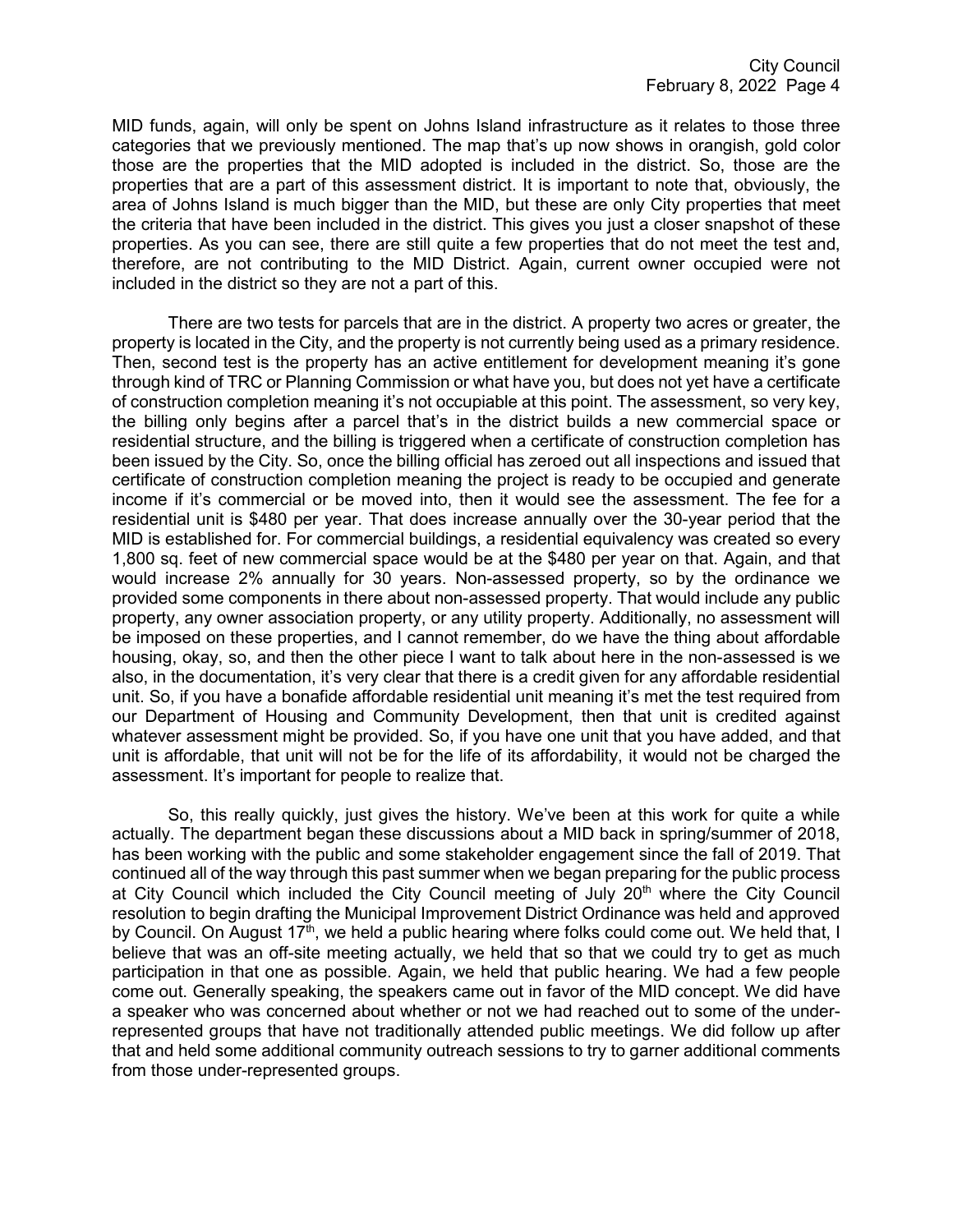On October  $12<sup>th</sup>$  of last year, the City Council did establish the MID by passing a City ordinance on its third reading. Again, just like all other ordinances, the bill did get an introduction and then a second and a third reading. In December of this past year, we sent out notices to all property owners by registered, certified mail so that, again, every property owner that was established in the district was notified by certified mail that they were a part of the district and establishing when the date and location for this hearing today is. Today, February  $8<sup>th</sup>$ , we're holding the required public hearing o,f objections. That objection hearing is for Council to hear anyone's objection to being assessed and that will help us complete this process so that in the next month or so we can complete the assessment roll so that if any properties do trigger the certificate of construction completion between now and when we have to submit documentation to the County for next year's tax bill, we're able to do that.

Some other FAQs, so how much money will the MID generate? Essentially over a 30-year period based on the number of properties that have been included and current anticipated development patterns, we expect about \$60 million to be generated through this MID program in that 30-year period. How long will it take? Again, there is no way to tell for certain how long it will take. We expect that there will be a little money that will be generated in the early years, but as additional construction projects that are either currently entitled or even some that are preliminarily under construction come online, we do expect that to come forward. Additionally, as those revenues begin to materialize, it will allow us to have that conversation with the CFO about whether or not we have the ability to bond and bring in money that we can then get those infrastructure projects rolling sooner rather than later to deliver those for the community here on Johns Island. What projects will be funded and how they will be prioritized? So, the specific projects that will be funded will be done as money is available so, again, we don't yet know when specific dollars will be available. So, to say that it will be for this project or that project, again, because it's intended to be gap funding, that's exceedingly difficult for us to do. But, what is committed by the Mayor's Office and Councilman Brady who is the district representative is that entire work will be done in a public forum. There will be a Citizens Advisory Committee established to help prioritize those projects as we have revenue available so that we're spending it where the need is most appropriate, again, limited in that geography, limited in that purpose for the Johns Island MID area. At this point, I believe I'm turning it over to Jeremy Cook who I believe is on Zoom to kind of provide some additional language about the interpretations that we will present at a subsequent City Council meeting."

Jeremy Cook said, "Yes, so the documents that Robert has been alluding to provide for certain interpretations over time by City Council, obviously, they are very in-depth documents. They're going to have a long life of 30 years. As part of City Council's ongoing work, it will be to annually review and approve an assessment roll. So, that will go back to, as Robert was talking about, properties that triggered it through the construction of a new house or a new commercial building. So, every year Council will be asked to approve an assessment roll for the assessments that will be billed that year. Typically, this would happen end of the summer or the very beginning of the fall so that they could be included on the tax bills that get sent in October or November. The second part of City Council's ongoing role after the creation of the MID is to provide interpretations of the documents. So, this is not something that's going to be done tonight as also there's not going to be decisions tonight, but there are two initial interpretations that have come out from discussions that staff has had with interested stakeholders. The statute speaks to the date of the creation of the Johns Island MID, and that could either be the date when the ordinance was adopted or tonight. Staff's recommendation is that it be treated as tonight. The second interpretation has to do with if an existing house or business is destroyed, for example, by fire. So, if somebody has a house on Johns Island tonight, their property is in the assessment district, and, unfortunately, like what the Mayor was speaking of, there was a fire two years from now and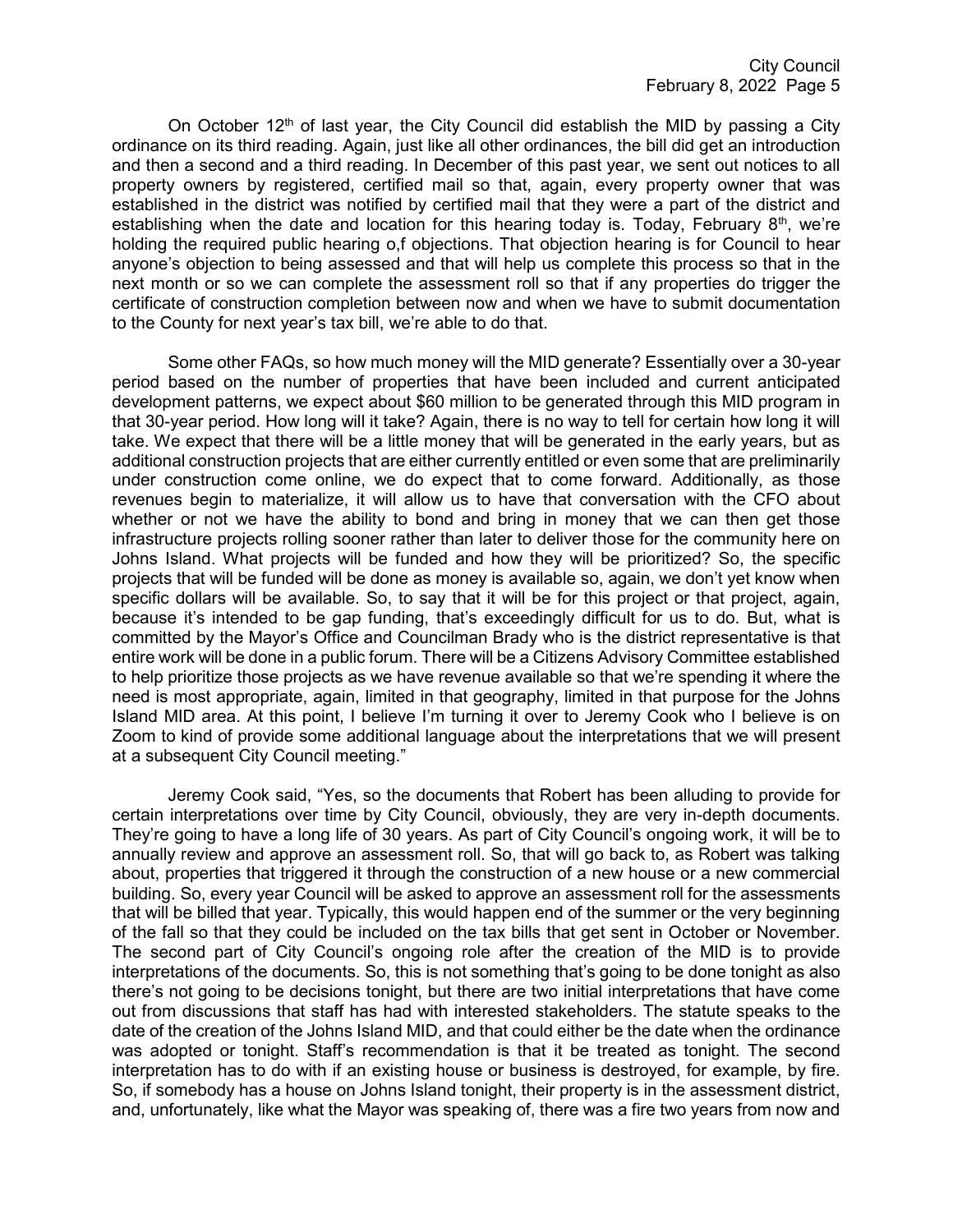that homeowner decides to rebuild. Even though that property is in the assessment district, it would not be subject to an assessment because it's not a new house or a new construction for purposes of the MID. It's a replacement. So, that will be two interpretations that will be coming to City Council at a subsequent meeting, but I wanted to flag those issues tonight in connection with the hearing on objections. Robert, you want me to go on to the hearing part now?"

Mr. Summerfield said, "Yes, sir."

Mr. Cook said, "Okay. So, tonight is a hearing, this isn't the type of hearing City Council has done before. It's a statutory required hearing of objections from folks who have received the assessment notices. No decisions will even be made tonight. City Council certainly has the ability to ask specific questions about particular objections if you so desire. Certainly, that's not required, and all decisions will be made at a subsequent meeting of City Council. During the objections, we would ask that folks identify themselves by name, address, and also the TMS number of the property about which they are objecting so that we can have a full and complete record for City Council's consideration when decisions are made."

Mayor Tecklenburg said, "Alright. So, we have a list of folks that signed up."

Mr. Summerfield said, "Mr. Mayor, I believe Councilmember Seekings has raised his hand."

Mayor Tecklenburg recognized Councilmember Seekings.

Councilmember Seekings said, "Thank you, Mr. Mayor. I just have a couple of really quick questions based on the presentation we just had and the procedure. Does the fact that a property owner objects tonight automatically place that property on an agenda for us to consider their objections and consider whether they should be included in the MID?"

Mr. Summerfield said, "Yes. So, at a subsequent meeting, if someone has completed the process of objecting, the Council will need to, by vote, act on either upholding that objection or rejecting that objection at a subsequent meeting."

Councilmember Seekings said, "My quick follow up, it seems a little backwards that we've already created the MID, and then we have the objection period, but I get that's the statutory scheme. Do we, as a Council through this objection process have the option other than by motion? Is there something in the statute from the State to reconsider our vote on whether or not the MID should be created?"

Mr. Summerfield said, "I will let Jeremy field that one."

Mr. Cook said, "Yes, Councilman Seekings, tonight's meeting and the votes that would come are only on the specific objections that have been raised, so the statute does not address the question that you've raised. So, if Council wanted to take an action contrary to a prior ordinance, a new ordinance would need to be adopted, but the statute does not speak to that particular point."

Councilmember Seekings said, "But we will, in fact, based on the objections tonight, take up each individual objection at a subsequent meeting. Will that go through a committee or will that come to the Council as a whole?"

Mr. Summerfield said, "The statute requires Council to take action as a whole."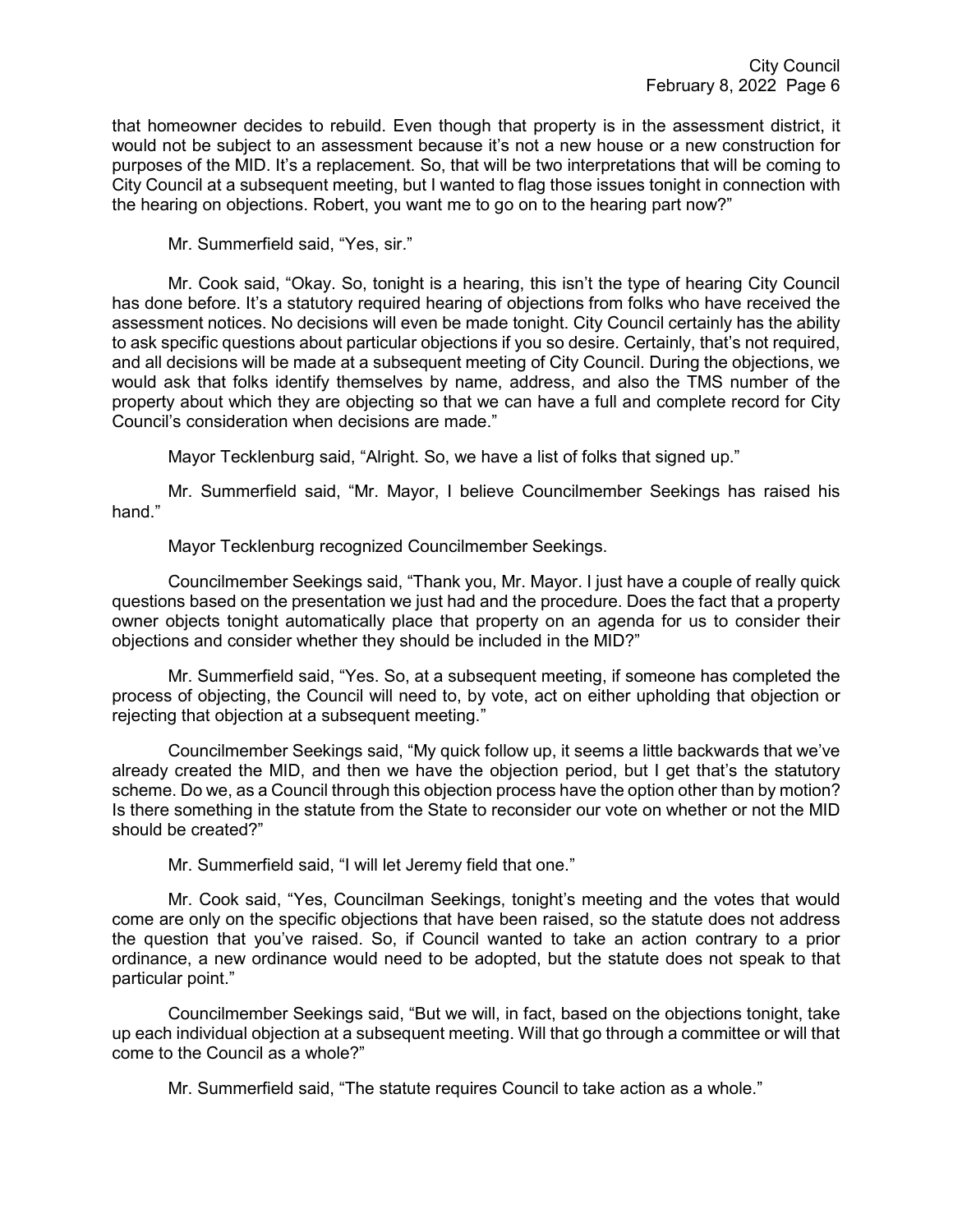Councilmember Seekings said, "Wow. Okay. We need to talk to our State legislators about this. It seems a little bit backwards but, anyway, thank you."

Mr. Summerfield said, "We did try to investigate the committee process as we were trying to figure this out because, again, this is somewhat new. We're not aware of anyone else who has had to do this, and the statute is clear that the action has to be taken by the Council as a whole."

Councilmember Seekings said, "Great. Thank you very much."

Mayor Tecklenburg said, "Great. So, and if I may just add a comment because sometimes I like to, in my own mind, simplify things. This whole initiative and idea came out of a series of meetings that we had on Johns Island and a lot of citizens participated where it was duly pointed out and acknowledged and recognized that Johns Island developed out without a lot of necessary infrastructure being put in place. So, the City is acknowledging that, and as you've heard the term before, an impact fee, this is different legally than an impact fee, but in my mind, it's very similar where new development, not existing development, but new development would pay an extra fee in order so we can build that road connector we need or build a gymnasium and a swimming pool or help with a drainage project and the things that we think our citizens would like to have out here, so that's kind of where the background of where all of this came from. So, we had a signup list. Madam Clerk will call us out one at a time. I will once again repeat though if you are a homeowner and a 4% registered single-family home, you're not going to be assessed. So, if you come up to object, and you're already living here, I guess you would just be objecting against the whole idea of this thing, but it wouldn't be on your property. So, also, for future use, if we did affordable housing, it would not apply to those properties, as well, so I wanted to make that clear."

Councilmember Waring said, "Mr. Mayor."

Mayor Tecklenburg recognized Councilmember Waring.

Councilmember Waring said, "I know you explained it, but I'd like to have a question of Mr. Cook before we get to the public portion if possible."

Mayor Tecklenburg said, "Absolutely, and we were just getting ready to go so shoot, go ahead."

Councilmember Waring said, "Okay. Mr. Cook, two questions. If I own a piece of rental property that's not in the district now, and to use your example or the Mayor's example, it burned down, and I built it back, would it then be subject to the MID tax?"

Mr. Cook said, "So, Councilmember Waring, your question is predicated that that piece of property is not in the MID as approved by City Council?"

Councilmember Waring said, "That's right. So, I have a rental property, and let's say I rent it out to Section 8, it could burn, and right now it's not, I don't live there, but it's certainly used for affordable housing, it burns to the ground. So, then, I go and I build a brand new property, and I lease it out again. It's affordable if I have it on the Section 8 program. Will it be subject to the MID tax?"

Mr. Cook said, "So, to answer your question if I understand it correctly, it's no on two points. I mean, one, you're not in the Improvement District so if you rebuild, you're not triggering anything in the Improvement District because you're not in it, so the answer is 'no' on that front. But, if you want to say if it were in the Improvement District and you rebuilt with another affordable unit, no it would not be assessed in that case either."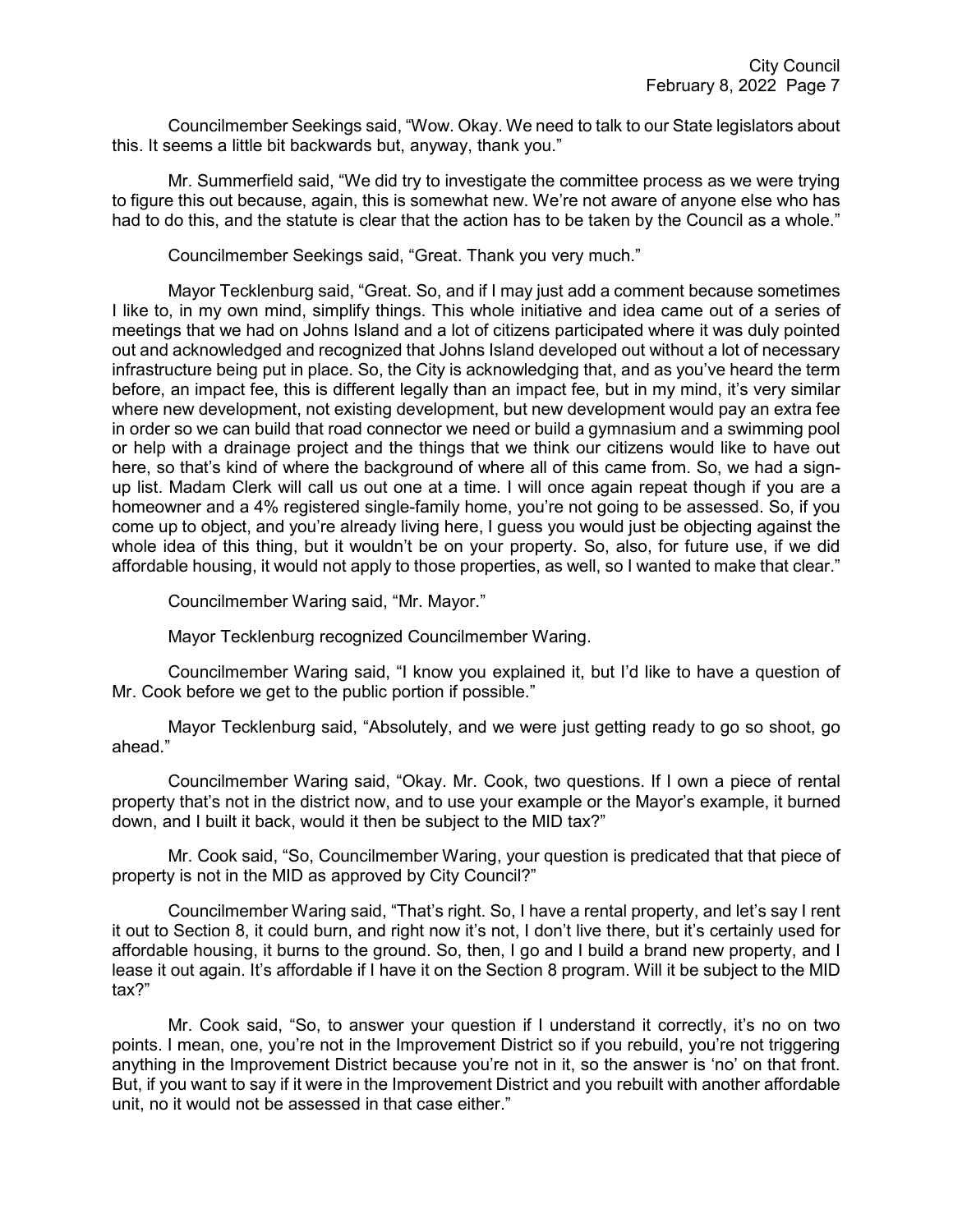Councilmember Waring said, "Okay, and as we go forward because as I understand it, one Council can't bind the next Council, so two years from now we have a new Council, new Councilmembers, this MID is for 30 years, shouldn't the ordinance be subject to be recalled, and if a majority of Council voted not to have this MID, it would be scuttled, or are we stuck for 30 years as a City?"

Mr. Cook said, "I mean so any action taken by an ordinance, a subsequent Council could undo by ordinance."

Councilmember Waring said, "Thank you, sir."

Mayor Tecklenburg recognized Councilmember Seekings.

Councilmember Seekings said, "I'm sorry, Mr. Mayor, and I definitely want to hear from the public, but I have one more question. By virtue of objection, and it comes back to City Council and we undertake it, is there a statutory set of objective criteria against which we weigh the objection or can someone just come up tonight and say, 'I object, I don't want to be in the MID, I don't want to pay this money,' and then it comes to us to consider, are we going to get a list of objective criteria that we can determine whether or not someone has met those criteria?"

Mr. Cook said, "The statute does not provide such an objective set, Councilmember Seekings, as I'm guessing you're probably not surprised."

Councilmember Seekings said, "It's mind-numbing."

Mr. Cook said, "Right. So, this process is really not on the creation of the district, but on the actual assessments. So, typically, affected folks would be expressing concerns about misapplication of the tests that have already been approved by City Council, for example. So, when Robert showed the two different tests, for example, and say I don't qualify under either test would be the type of objections, but it's certainly not the notice of objections isn't limited to that kind of specificity, so it could be an objection to inclusion."

Councilmember Seekings said, "So, literally, someone could just say, 'I just don't want to be included,' and we'll have to take that up."

Mr. Cook said, "Yes, sir."

Councilmember Seekings said, "Okay. Great. Well, thank you. Any other Councilmembers before we start?"

No one else asked to speak.

Mayor Tecklenburg said, "And when you come forward, please give us your name and address. If you have your TMS number, that would be great, and could we try to keep it to two minutes per objection and understanding that City Council is allowed to ask you a question, as well? Alright."

The Clerk said, "First is Reece Kimsey."

1. Reece Kimsey said he objected on behalf of two property owners. He said one of the owners is Ms. Linda Youmans. Her property TMS number is 279-00-00-055, 279-00- 00-056, both of those are at 3492 and 3486 Maybank Highway. He was also objecting on behalf of Shawn Smith and his TMS number is 279-00-00-057. He objected on both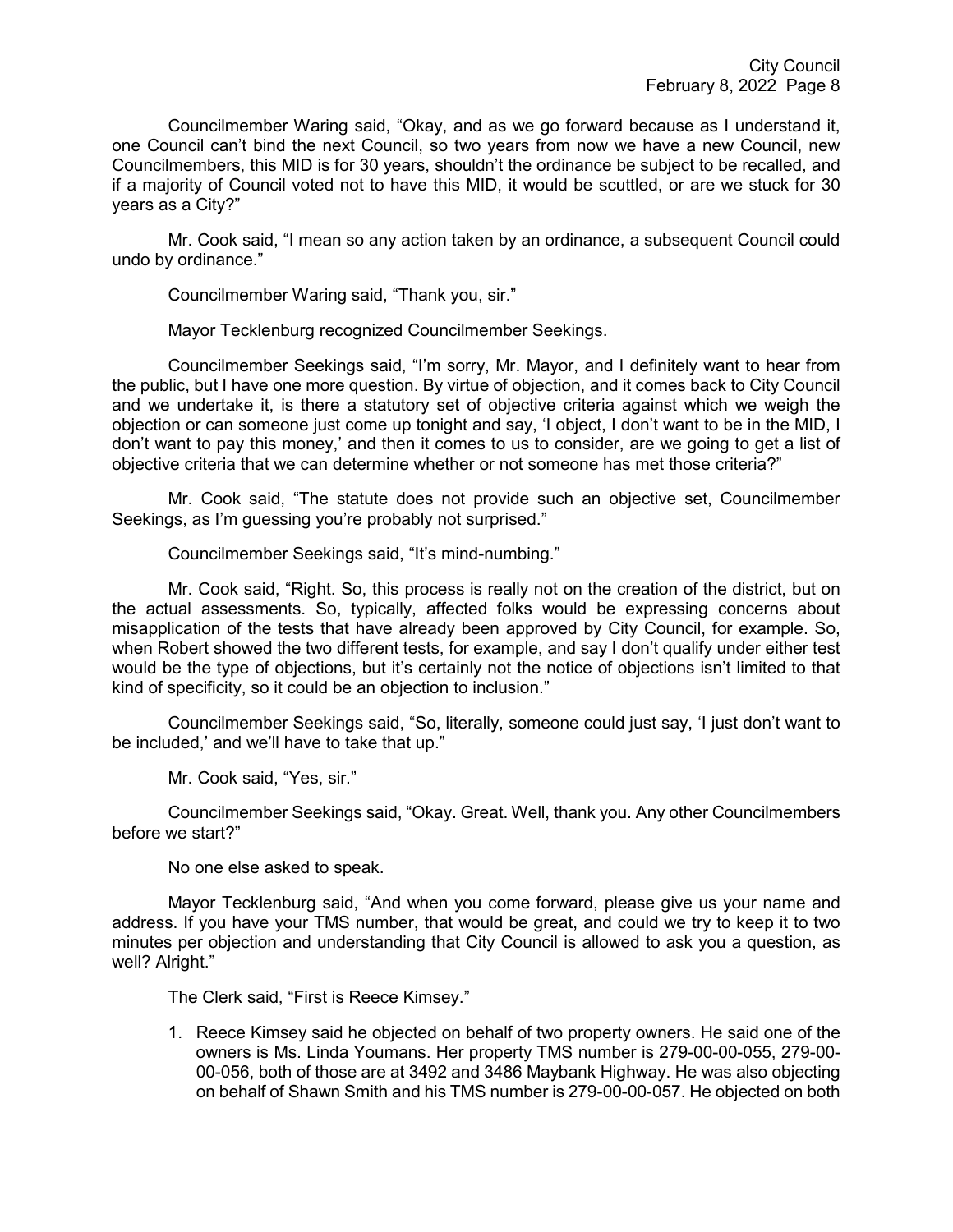of those and details of those objections were provided by letter for Jennifer Cook, so he wanted to enter it on the record to make sure they objected on time. Mayor Tecklenburg said, "Terrific. Thank you. Any questions from Council?"

Councilmember Shahid said, "Can you describe the nature of these properties and where are they?"

Mr. Kimsey said, "There are a number of issues that are detailed in the letter. I can comment on some. I mean, the main overriding one is a violation of the South Carolina Enabling Act and more details are provided in the letter."

Councilmember Shahid said, "What's on the property now? Can you describe the properties for us now?"

Mr. Kimsey said, "They're vacant land. It's three tracts of vacant land."

Councilmember Shahid said, "What's the total acreage?"

Mr. Kimsey said, "It's 40 acres, about 30 acres uplands."

Councilmember Shahid said, "When is it slated for development? Anytime soon?"

Mr. Kimsey said, "It's in TRC approval right now for 210 units."

Councilmember Shahid said, "I'm sorry. It's slated for development when?"

Mr. Kimsey said, "It's in TRC review. I think expected for TRC approval in June, end of May, around right now."

Councilmember Shahid said, "Thank you, sir."

Mayor Tecklenburg said, "Thank you, sir."

The Clerk said, "Neil Knudsen."

2. Neil Knudsen said his property was 1442 McPherson Landing, and the TMS number 311-00-00-141. He objected for the reason that the infrastructure was already there. Rushland Island was a known development that back in 2005 had 125 home sites. There were 56 property owners out there and with vacant lots that would be subject to the tax was a burden for every homeowner that was out there that should not be because the infrastructure was there. He said it was known, and the City accepted that when it annexed that property into it and now it threw it into the special district. He objected to it, and he thought all 56 people out there in Councilmember Brady's district would object to it also.

Mayor Tecklenburg said, "Alright. Thank you, sir."

Councilmember Shahid said, "I have a question, Mayor."

Mayor Tecklenburg recognized Councilmember Shahid.

Councilmember Shahid said, "So, you said there are 56 owners of the full property?"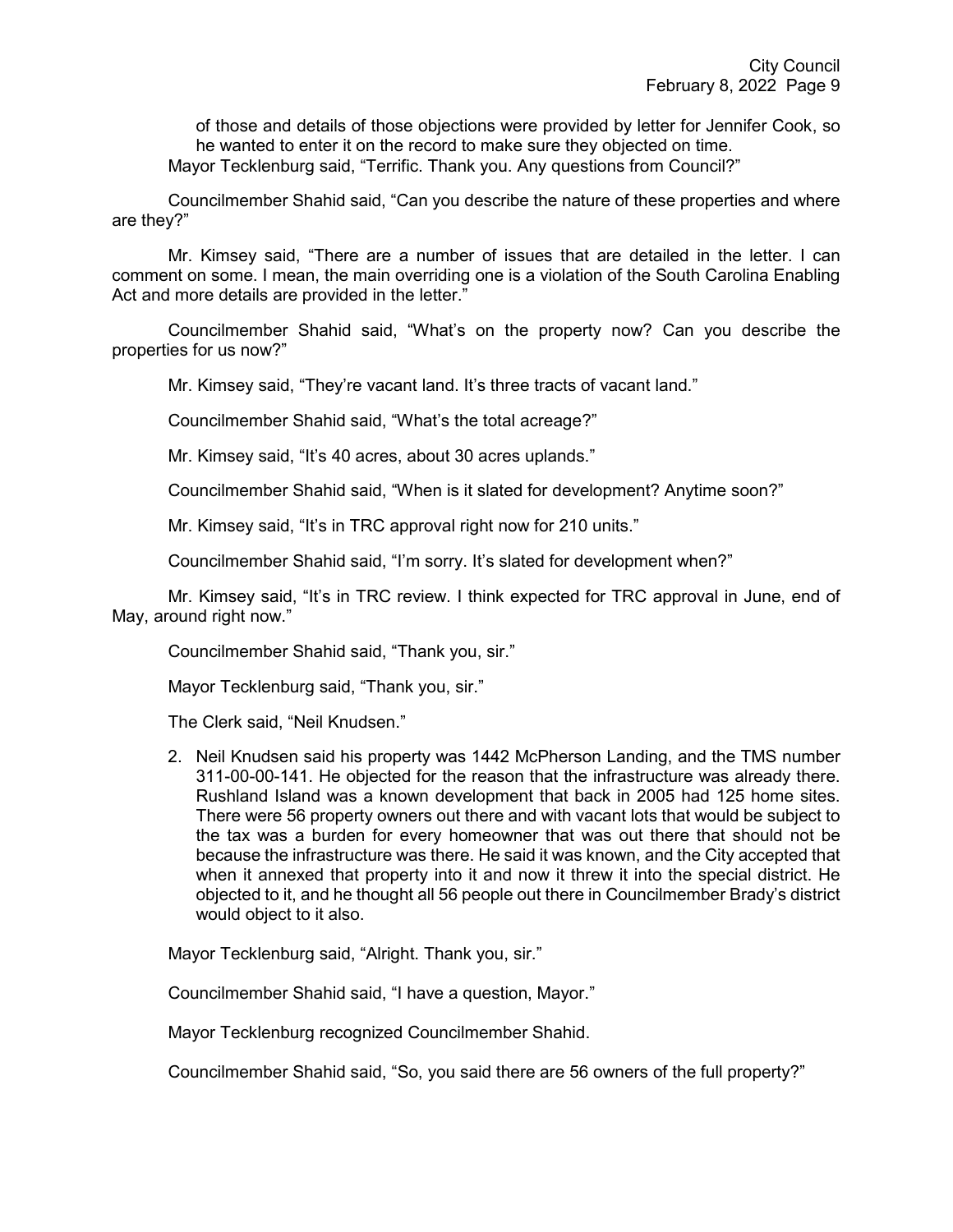Mr. Knudsen said, "There are 56 vacant lots. Yes, sir."

Councilmember Shahid said, "Fifty-six vacant lots and is that it? Are there 56 distinct owners or just one owner?"

Mr. Knudsen said, "They're one-owner lots. Yes, sir. They cannot be subdivided. The sewer system has already been in place, the sewer taps are in place, the electricity taps, everything is there. My wife and I are just about ready for, I think the permit's been approved by the City. We haven't paid for it yet. It's went through Planning, but this is a real problem for homeowners. I mean, we're being taxed to death and then to turn around and have this on top of it instead of it spread across the City, it's being shouldered on the burden of just a few, and it should not be."

Councilmember Shahid said, "So, what are the average size of these lots?"

Mr. Knudsen said, "Less than an acre. Well, mine is an acre and a tenth, but most of them are less than half to three-quarters of an acre."

Mayor Tecklenburg said, "So, if I may ask a question, you say existing homeowners, but nobody has built their homes yet?"

Mr. Knudsen said, "Nobody has built their homes yet, and we're paying 6% tax on that piece of property right now."

Mayor Tecklenburg said, "I see. I understand now. Okay. Thank you. Any other questions?"

No one else asked to speak.

Mayor Tecklenburg said, "Thank you, sir."

The Clerk said, "Donna Knudsen."

No one asked to speak.

The Clerk said, "Jennifer Ivy."

3. Jennifer Ivey said she was there on behalf of two clients, Crown at Live Oak Square, LLC. She said they were the owner of two parcels situated off Maybank Highway known as Crown at Live Oak Square Apartments. She said their physical address was 1314 Reva Ridge Way. She was also there on behalf of Crown Maybank Holdings Limited Partnership, and they owned six commercial parcels that fronted Maybank Highway in front of the apartment complexes. She said the two apartment complexes were fully developed and the six commercial mixed-use properties were partially developed. She said they totaled about 30 acres. She said they had submitted a formal objection to Ms. Cook's office, and they hoped Council would review that detailed objection. She detailed a couple of points in that the Improvement Plan before Council detailed how the \$60 million would be spent but not what specific projects it would be spent on or where those projects were located. She said they saw the MID map and heard from Mr. Summerfield that it was a different, distinct MID from other MIDs established in the State, and the problem was they were not looking at a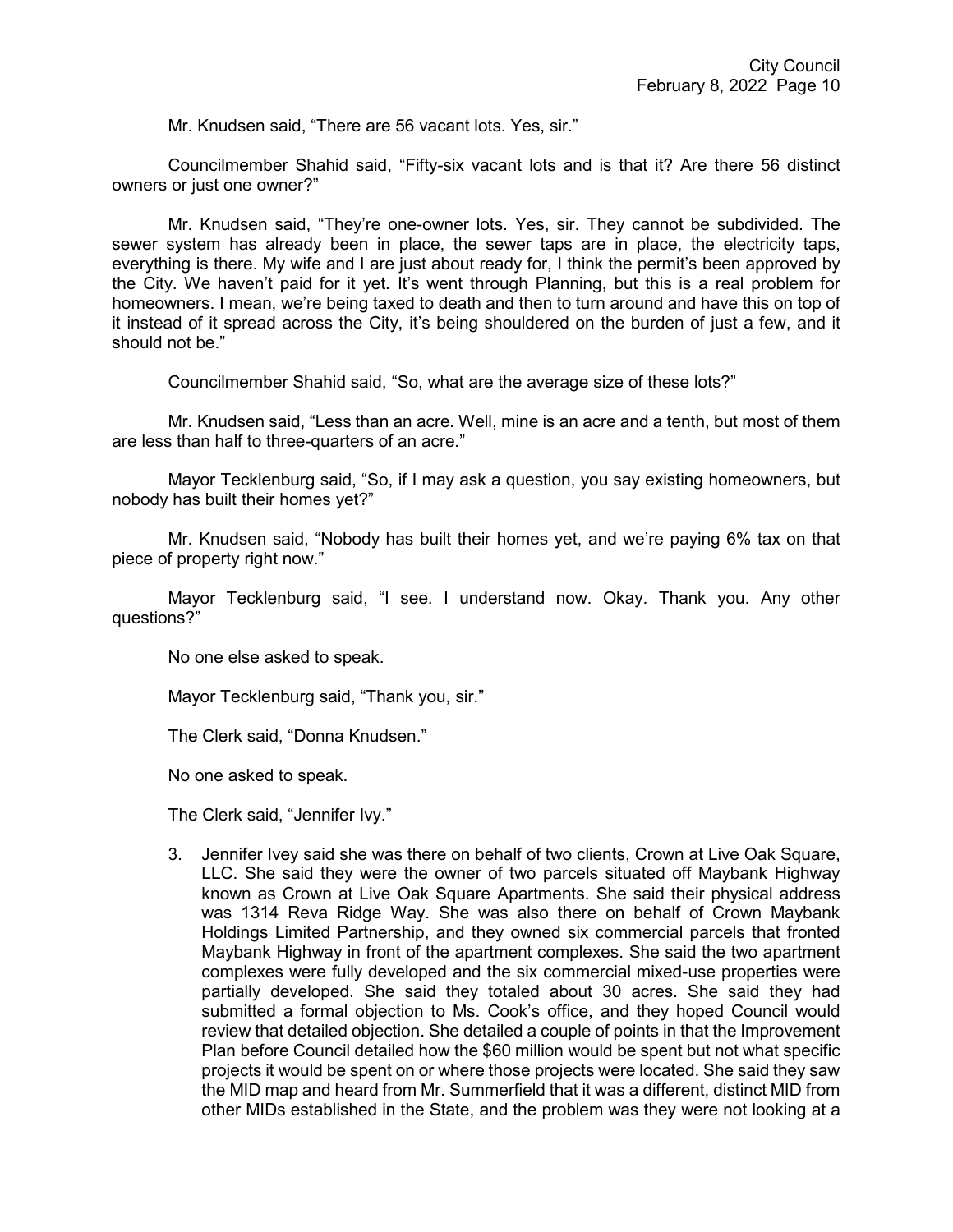bullseye, the center of the MID map being the improvements and the properties to fund it being around that bullseye which was a real problem. She said it drew into question the legality of the ordinance and the enforceability overall. She said the new developments that would pay for the improvement would benefit the same as the general public which was not fair or equitable to impose the assessment just on future commercial developments. She said the method that was chosen for the assessment made no distinction for the number of bedrooms or size of the residential dwelling, and it would discourage building long-term and not take into account affordable housing.

Mayor Tecklenburg said, "Thank you very much."

Mayor Tecklenburg recognized Councilmember Shahid.

Councilmember Shahid said, "You mentioned other municipalities have adopted these MIDs. What other municipalities did you compare with this one you questioned about this development of core spending?"

Ms. Ivey said, "Yes, sir. The one that we particularly looked at is the Patriot's Point MID. This was about 12 years ago. When Patriot's Point Boulevard was developed further, what the Town of Mt. Pleasant did in that instance was specially assess those property owners who had frontage along the road development, and there you could make the required analysis that the adioining property owners were going to receive some special benefit."

Councilmember Shahid said, "Okay. Thank you."

Mayor Tecklenburg said, "Alright. Thank you very much."

The Clerk said, "Andrea Haines."

4. Andrea Haines, Crown Maybank Holdings Limited Partnership and Crown at Live Oaks LLC, said Jennifer Ivey represented her. She thanked Council for considering their objections.

Mayor Tecklenburg said, "Thank you."

The Clerk said, "Dwayne LaRoche."

5. Dwayne LaRoche said fortunately his property on Exchange Landing Road was not in the MID assessment, but properties adjacent to Plowground and River Road were in the assessment. He said even though his property was not in the assessment, he wanted to know when it would stop. He said the property at Plowground and Exchange Landing Road was in the assessment, and when would it reach on the opposite side of River Road coming on Exchange Landing Road or River Road towards the Johns Island Airport. He wasn't in objection to it, but he asked what the limitations would be. He wanted to know when it would stop and would there be more. He referred to it as 'the Riley reach.'

Mayor Tecklenburg said, "Understood. This is really intended as a question and answer session, but we have your name and number. I bet staff or Mr. Cook will be able to follow up with a question unless they just happened to know it right now and want to respond, but I don't think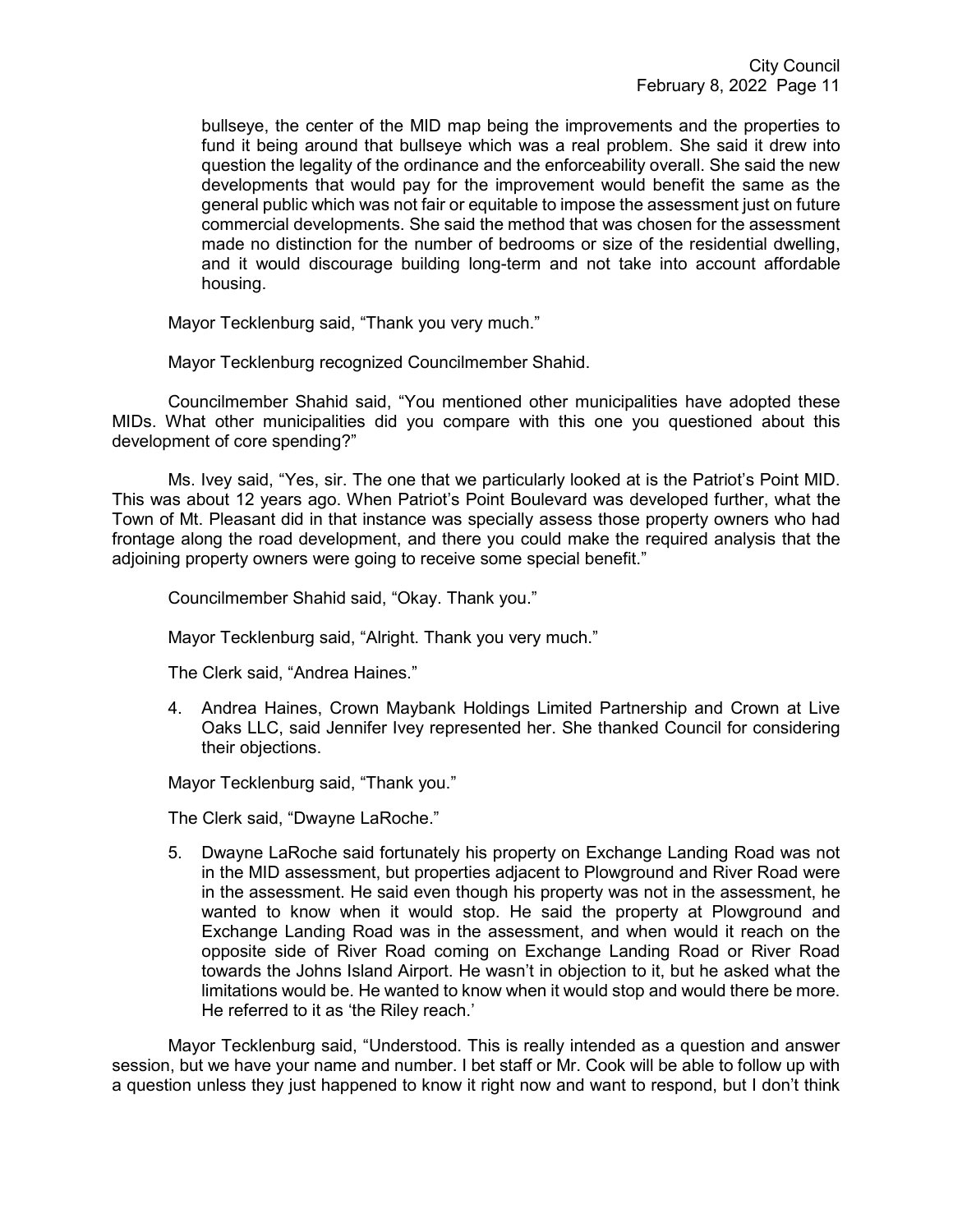so. I know the length of the thing is 30 years and, Robert, correct me if I'm wrong, we've set these TMS numbers. It's not going to expand, is it? We won't be adding TMS numbers."

Mr. Summerfield said, "That is correct. The geographic boundaries are set. They cannot change unless another new ordinance in this entire process were to be done again to include new TMS numbers, so those geographies are set now. Again, if a property subdivides, those new TMS numbers that are within that geographic boundary, those would be in the MID, but that's not an expansion. That's just a subdivision of existing property that's in the MID. So, at this point, it would not move outside of those, the shaded areas from the previous map, unless it came through Council and did this whole thing over again to add those additional TMS numbers."

Mayor Tecklenburg said, "Great. No 'Riley reach.'"

Mr. LaRoche said, "Thank you, Mayor Tecklenburg."

Mayor Tecklenburg said, "Thank you."

The Clerk said, "Kim Bryant."

6. Kim Bryant said he had three parcels, and the first one was TMS number 311-00-00- 142 located in Rushland. He said it also tied in with Mr. Knudsen's explanation. He was born and raised on Johns Island and had watched it grow. He asked why Council let Johns Island be developed without the infrastructure. He said the City approved all of the permits for the subdivisions to be built on the Island. He said the roads were choked to death as they couldn't get on and off during prime traffic times. He said even late at night it was dangerous getting on and off some of the roads, and they could go back and look at some of the accidents happening on Johns Island. He said the City was taxing and penalizing people that had a plan to build, but not everybody on the Island, but everybody would benefit from the MID money. He objected to it. His other tax numbers were 313-00-00-051 and 313-00-00-242 which were located on Marlin Road on Johns Island in Trophy Lakes. He said it was a total of 60 acres, and he had no plans to develop it. He said it had been a park that had brought a lot of fun to the Island, so he objected for those reasons, too. He said the City was penalizing a select few that would pay for it, but yet the whole Island would benefit from their MID construction and proposed infrastructure they planned on building, but the City was not restricting the permits where other new developments were built on the Island.

Mayor Tecklenburg said, "Thank you, sir. I understand your objection."

Mr. Bryant said, "And I'm not the only one who feels this way."

Mayor Tecklenburg said, "Understood. Any questions from Council?"

No one asked to speak.

Mayor Tecklenburg said, "Thank you, sir. Appreciate it."

Mr. Bryant said, "Thank you."

The Clerk said, "James Bernstein."

7. James Bernstein said his question had been answered.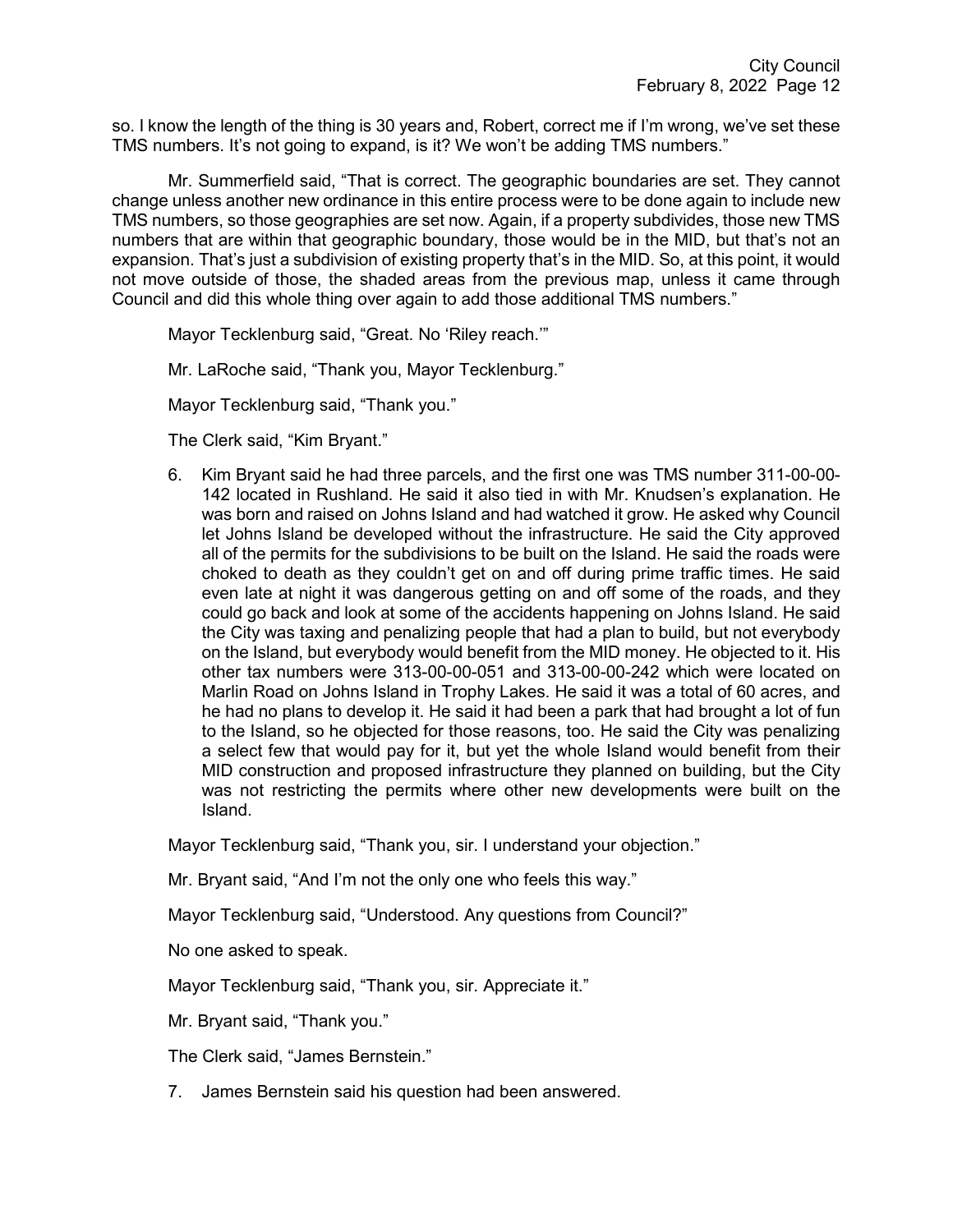Mayor Tecklenburg said, "Thank you, sir."

The Clerk said, "John Zlogar."

8. John Zlogar, Johns Island Task Force, said they appreciated staff's efforts in terms of engaging the community. He said there were a lot of meetings and feedback, and the overwhelming feedback from Johns Islanders was that they were behind it. He hoped Council thought hard about any exceptions, especially for large developments.

Mayor Tecklenburg said, "Thank you."

The Clerk said, "Leroy Blake."

No one asked to speak.

The Clerk said, "M. Howard."

M. Howard declined to speak.

Mayor Tecklenburg said, "Thank you. Yes, ma'am."

The Clerk said, "Jennifer Ivey signed up twice."

10. Jennifer Ivey said they also had a second client Beach Fenwick, and Alan McMahon was there to speak in her stead. Alan McMahon said he had signed up online to speak over the phone, but he was able to attend the meeting in person. He was there on behalf of Beach Fenwick, LLC which owned about 19 acres along Maybank Highway. He said while they supported community improvements and had a long history of doing so of improving communities where they worked and lived, they believed that the structure of the MID had inherent flaws and was inequitable in its application. He said while a fee of \$480 per residential unit or household may seem light to some folks, he asked Council to consider for a project like theirs of 240 mostly studio and one-bedroom single occupant units, that math came to about \$115,200 a year, so that was a six-figure impact to them. He said it increased 2% each year during the 30-year billing life of the MID, and that represented approximately a \$3 million reduction in value at the outset without taking into account those annual escalations. He said aside from diminishing the value of the project, that reduction could have significant consequences with respect to lender and loan requirements. He said because of the way the MID and associated Improvement Plan was structured, it was not clear what improvements were contemplated or when and where they would take place. He said due to a lack of specificity, it also wasn't apparent whether folks paying the fees were the ones actually benefiting from the hypothetical improvements. He said given the scattered nature of the MID itself and the fact that there were numerous parcels within the MID not included in the MID, it was unclear how any finding could be made that the improvements provided a special benefit to any specific parcel within the MID as opposed to benefiting Johns Island generally. He said it seemed to be even more the case when the improvements themselves were unknown and, respectfully, they didn't understand how any benefit analysis could be completed with respect to any improvement or potential improvement when neither the location or the nature of the improvement to be analyzed was known. He said they appreciated the opportunity to speak with Council, and they were always glad to work with Council and staff on public improvements, but they did not believe the proposed MID was the proper approach.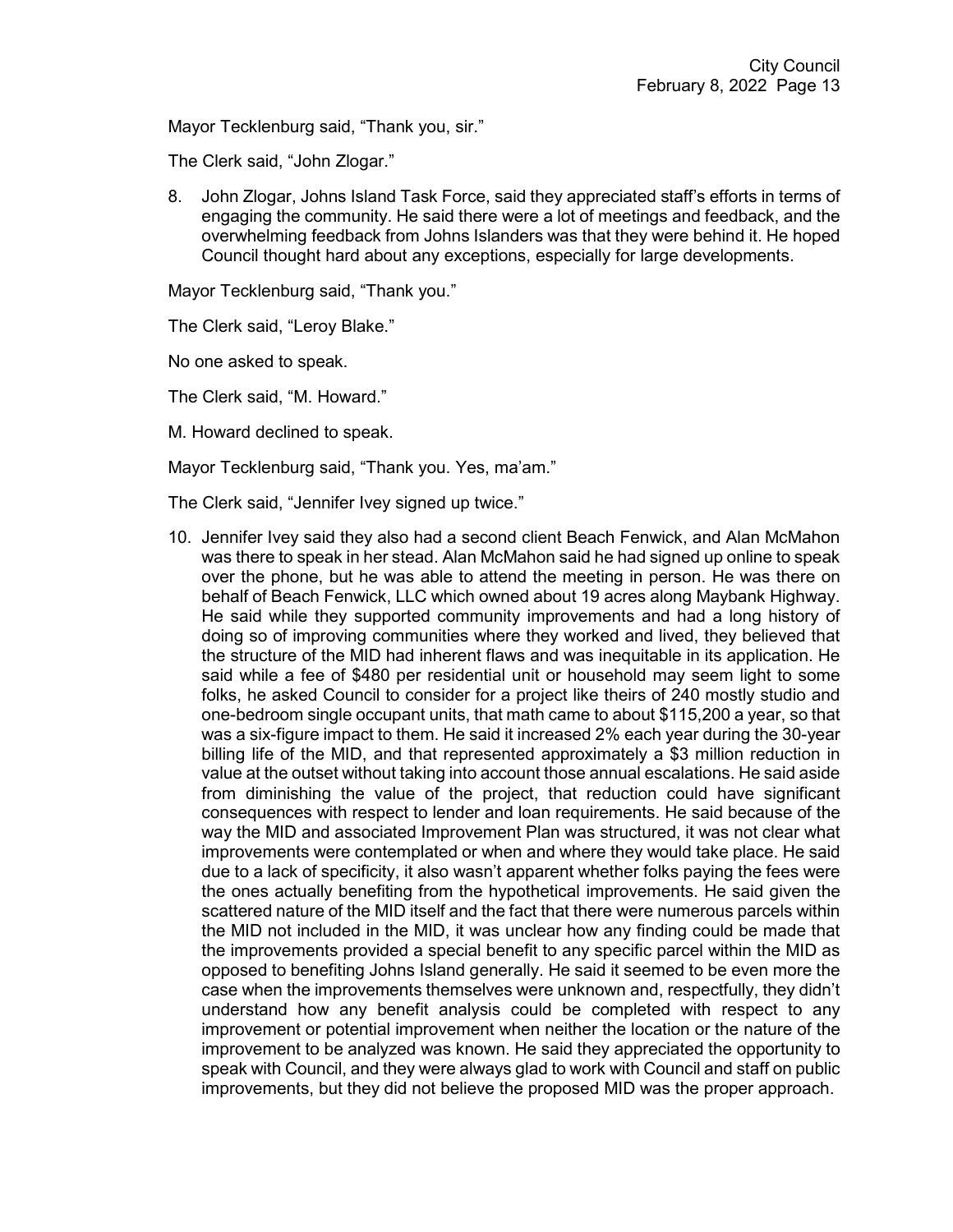Mayor Tecklenburg said, "Thank you, sir. Any questions?"

Councilmember Shahid said, "Yes, Mr. McMahon, you can't get away from me that quickly. Your mother wants to know why you haven't been over to her house for dinner more often."

Mr. McMahon said, "I was actually there last night, Councilman Shahid."

Councilmember Shahid said, "Okay. On a serious note, the number that you just gave us on the impact, you went through it just a little quickly, what was the number that you cited for us as to the overall impact over the 30-year period?"

Mr. McMahon said, "Yes, sorry, and I was trying to look at my notes on my phone, but as I understand it, the proposed amount is \$480 per residential unit. Our project is mostly singleoccupant studio and one-bedroom units, but still \$480, and it doesn't sound like a lot, but if you then multiply that by 240 units, the impact to us and possibly to our residents, is \$115,000 a year. If you take that math further in terms of a valuation, it's a \$3 million loss in value to one property."

Councilmember Shahid said, "But that \$3 million loss in value is not to just that unit? That's what I'm trying for you to clarify. The \$3 million loss in value, that's the whole project?"

Mr. McMahon said, "To the whole project. Yes."

Councilmember Shahid said, "Okay."

Mayor Tecklenburg said, "Thank you, sir."

Mr. McMahon said, "Thanks."

Councilmember Shahid said, "Thanks, Alan."

Mr. McMahon said, "Thank you."

Councilmember Shahid said, "Tell your mom I said hello."

Mr. McMahon said, "I will."

There was laughter.

Councilmember Shahid said, "His mother and I are first cousins."

Mayor Tecklenburg said, "Oh, okay. Gotcha."

The Clerk said, "William Marshall Moore."

No one asked to speak.

The Clerk said, "Alright. We will move on to our online speakers, and I believe we had some speakers who signed up, but actually meant to sign up for tomorrow night, but we'll go through the list. Ashley Smith."

No one asked to speak.

The Clerk said, "Erica Sampson."

No one asked to speak.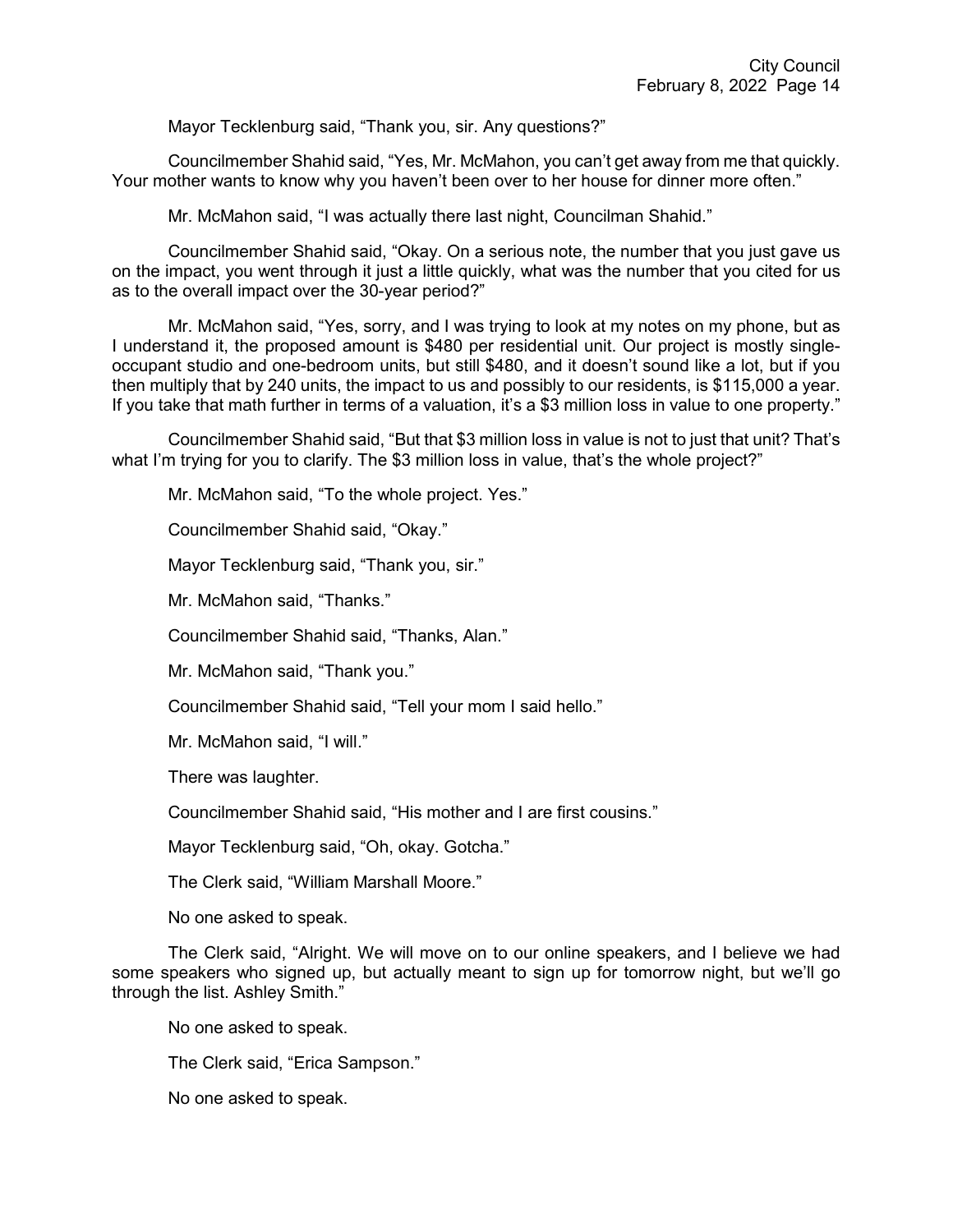The Clerk said, "Katie King."

No one asked to speak.

The Clerk said, "Megan Grasmick."

No one asked to speak.

The Clerk said, "Then, we also received some comments. We received a letter from the Beach Company that stated while they appreciated the goal of improving the infrastructure on Johns Island, they must respectfully object to the current construct of the Johns Island MID and its associated Improvement Plan. We received a letter from Walker Gressette Freeman & Linton, LLC that the firm represents Beach Fenwick, LLC. They address five concerns: special assessment and location should first be defined; improvements must be funded through general tax, not a special assessment; the selective method of assessment is not fair or equitable; Fenwick should not be included in the assessment roll and should not have received a notice of assessment because its project is not complete; the assessment roll has not been made available for inspection at the office of the CFO; no assessments of properties were stated when published in the newspaper which does not comply with requirements of the Enabling Act. We received a letter from Walker, Gressette, Freeman, & Linton. They also represent Crown Maybank Holdings and Crown at Live Oak Square. They address the following concerns: there are no provisions in the ordinance that protected and exempted developed properties in the future from an assessment in the event of casualty or redevelopment; the Improvement Plan did not define properties in the MID that were going to be acquired and approved; the as yet to be determined improvements outside of the MID was a fatal deficiency in the ordinance; the assessment violated South Carolina Code 5-37-80 because the rates of assessments among home property owners within the MID varied in ways that were not proportional to the improvements made immediately adjacent to or abutting upon the property address. We received a letter of opposition from Landing Rushland which was annexed into the City of Charleston in 2004. They said when there were 125 home sites for slated use. The owners believed Rushland did not fall into the category set out by Ordinance 2021-142. We received a letter from Middleburg Communities on behalf of Forest Maybank objecting to inclusion in the assessment roll for the MID Ordinance. We also received a letter from St. Johns Center, LLC objecting to their properties being included in the assessment roll for the MID Ordinance. Those were all of the comments and letters we received."

Mayor Tecklenburg said, "Alright. And did we just happen to miss anybody? Did anybody come here to object that has not been heard?"

No one asked to speak.

Mayor Tecklenburg said, "Alright. Thank you. Thank you for being here with us tonight. Councilmembers, do you have any questions or comments you would like to make at this time?"

Mayor Tecklenburg recognized Councilmember Shahid.

Councilmember Shahid said, "So, Robert, maybe you or Jeremy can follow up on this, but I think earlier on you said that the test on this is if you are a residential use and more than two acres, those are two criteria, correct?"

Mr. Summerfield said, "Jennifer, can I have the slides back, by chance?"

The Clerk said, "Sure, and actually I think IT has that. They can pull that up for you."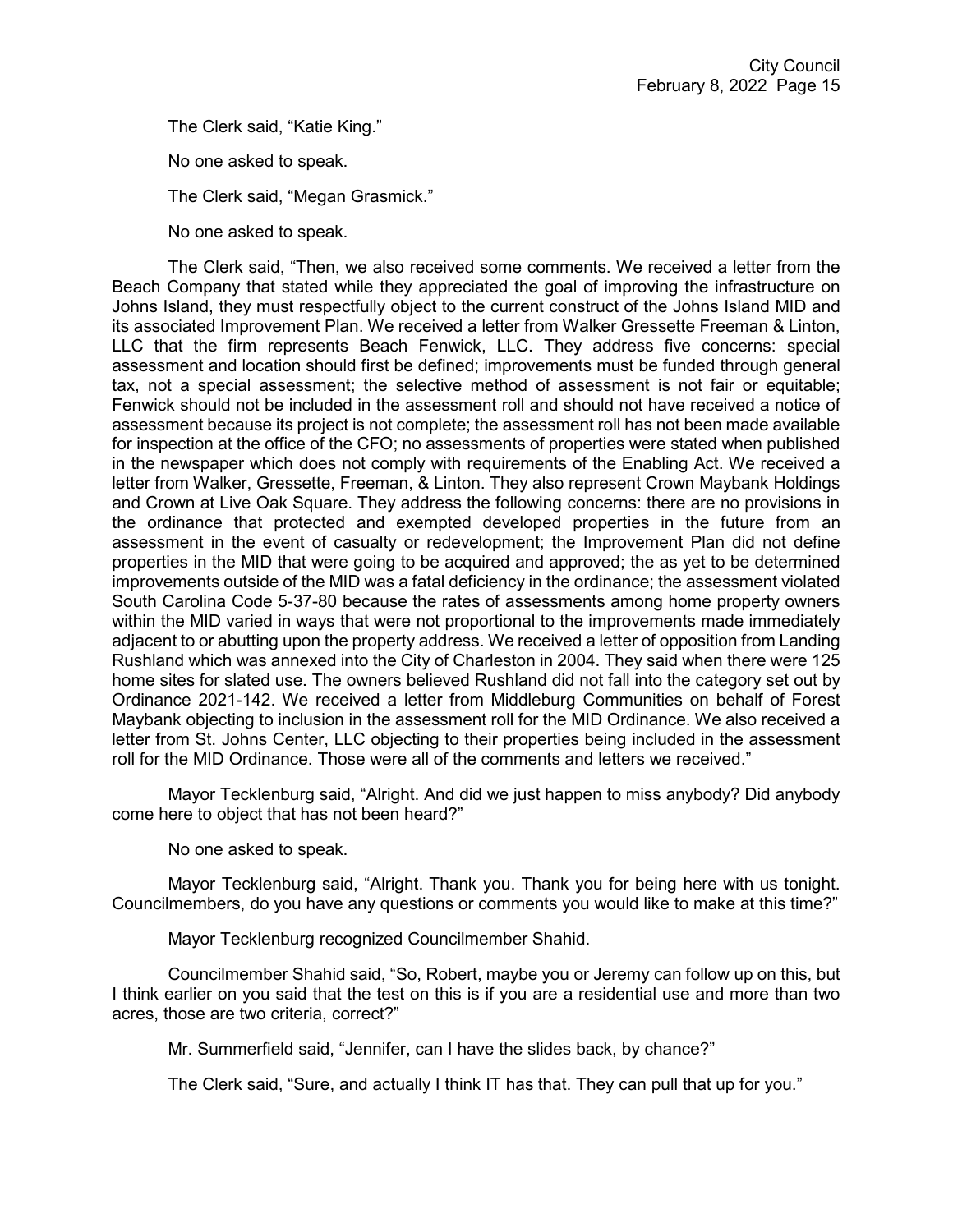Mr. Summerfield said, "So, there are two tests Councilman. One is if you are two acres, your property is located in the City, and your property is not currently used as a primary residence. The second test though is that you have active entitlements for development, meaning your project has been approved by Planning Commission or TRC, but you have not completed that project, meaning you've not received a certificate of construction completion, so those are the two options in there. So, one is looking forward where we don't know if they're ever going to subdivide, but there is a good chance given their size, given the nature of the high ground that may exist on the site or what have you. The other one is where we know we have projects that are currently entitled, but they have not been completed yet."

Councilmember Shahid said, "And I just want to go through a litany and just correct me if I'm wrong on this, so if I own a ten-acre parcel of land, and it's just sitting there as dirt, and I'm not using it, that would not apply. I'm exempt from this assessment?"

Mr. Summerfield said, "No, sir. You would meet the first test. So, that property is being taxed at 6% because it's just dirt. There is no owner occupied residential unit on it. It's greater than two acres and, again, assuming in that scenario that you are in the City of Charleston, your property would be in the assessment, but, again, you never will see an assessment on your tax bill until such point as you subdivide that property. Now if you take that ten acres and you create five two-acre lots, then each of those five two-acre lots when they build their home will see the \$480 compounded at 2% for the 30-year period, but until that trigger, until that house is built and you can move into it, that assessment will never be seen by the property owner whether it's the existing property owner or the future property owner."

Councilmember Shahid said, "Which I think is a very important distinction, and I just wanted to make sure I have clarity on that. So, while you may be eligible, you are not going to be impacted unless you start to develop it. That's the short answer to that?"

Mr. Summerfield said, "Yes, sir. So, you can be in the assessment district and never be billed a dollar. Correct."

Councilmember Shahid said, "So, if I'm a not-for-profit entity that owns land, I'm going to fall into that category of I may be eligible, but I'm not going to be assessed?"

Mr. Summerfield said, "Correct but, again, we do have the component about the nonassessed property. So, if you meet the non-assessed definition, you're also not going to be assessed, as well. So, even if you do something, and you're one of the non-assessed properties, meaning you're a public property, you're an owner association property, or you're a utility or what have you, you wouldn't be assessed. But, if you're a church, for instance, you would not be assessed unless you decide to redevelop that property and create new housing or something on it as some kind of future development of the site."

Councilmember Shahid said, "And I just think that's really important. There's really a lot more exceptions to this as you go through the exercise that you and I just went through as to some of these properties that just never or potentially never are going to fall into this assessment tax."

Mr. Summerfield said, "Would never actually end up paying the fee. Correct."

Councilmember Shahid said, "Thank you. That clarifies it."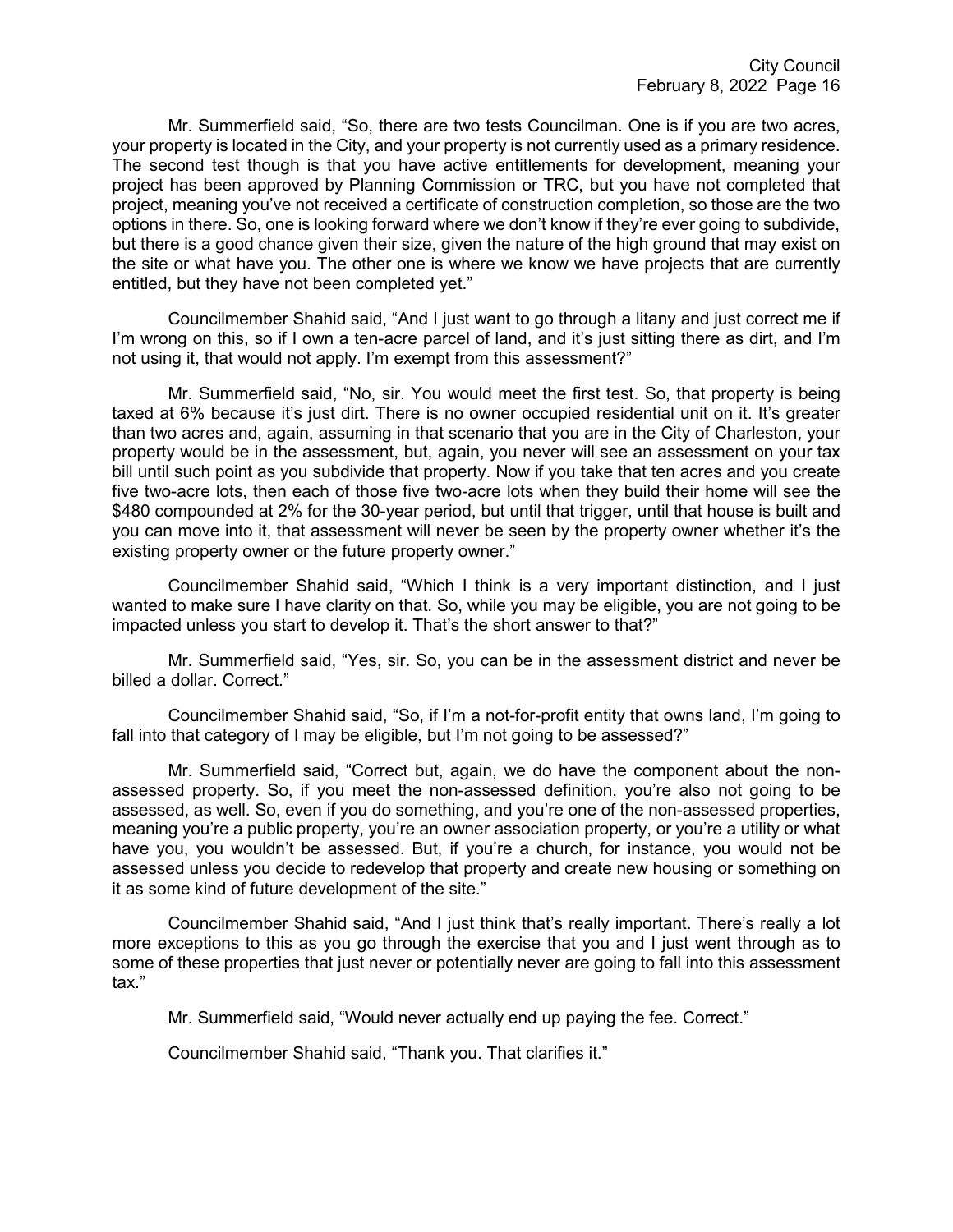Mayor Tecklenburg said, "And, likewise, I would ask if you owned anything more than two acres and you never developed it, you just kept it as greenspace so to speak, it would never get the assessment, correct?"

Mr. Summerfield said, "That is correct. So, if it's never developed, it never pays the fee."

Mayor Tecklenburg said, "Great."

Mr. Summerfield continued, "But, right now, it looks like it has the potential to maybe be developed. Again, you never know what your heirs are going to do when you pass, so that would be the thing."

Mayor Tecklenburg said, "Right."

Mayor Tecklenburg recognized Councilmember Bowden.

Councilmember Bowden said, "So, now that these objections have been heard, is there going to be some staff work on the individual properties? I don't know if you all are planning to make a recommendation as to what we should do or what sort of impact it will have towards that \$60 million and that sort of thing?"

Mr. Summerfield said, "So, what we will do is we will take all of those TMS numbers or addresses that were received tonight, we will be working with the Legal team, both internal and Mr. Cook, to draft a memo that basically provides additional facts that staff has related to that objection. That will all then be distributed to Council for a part of your deliberations when you make your finding on whether to uphold the objection or to reject the objection."

Mayor Tecklenburg said, "Do we have by the ordinance or by State law any prescribed timeframe? I mean I don't think it will take you all a long time, but I'm just wondering, are we under a clock?"

Mr. Summerfield said, "Jeremy, correct me if I'm wrong, but I believe the statute just says 'reasonable,' so whatever is reasonable. Staff had initially been hoping to be able to have something for the  $22<sup>nd</sup>$  maybe, but we weren't going to commit to that until after the hearing, and we knew how many objections we had and what kind of research and additional work we need to do."

Mayor Tecklenburg said, "So, it won't be a long, long time?"

Mr. Summerfield said, "At the next meeting or the one after that I would anticipate."

Mayor Tecklenburg said, "I see. Okay, great."

Mayor Tecklenburg recognized Councilmember Seekings.

Councilmember Gregorie said, "I'm before Councilmember Seekings."

Mayor Tecklenburg recognized Councilmember Gregorie.

Councilmember Gregorie said, "Yes, and what will be the criteria that you will be using, legal and otherwise, to make the determination as to whether or not we accept or reject the objections from participating?"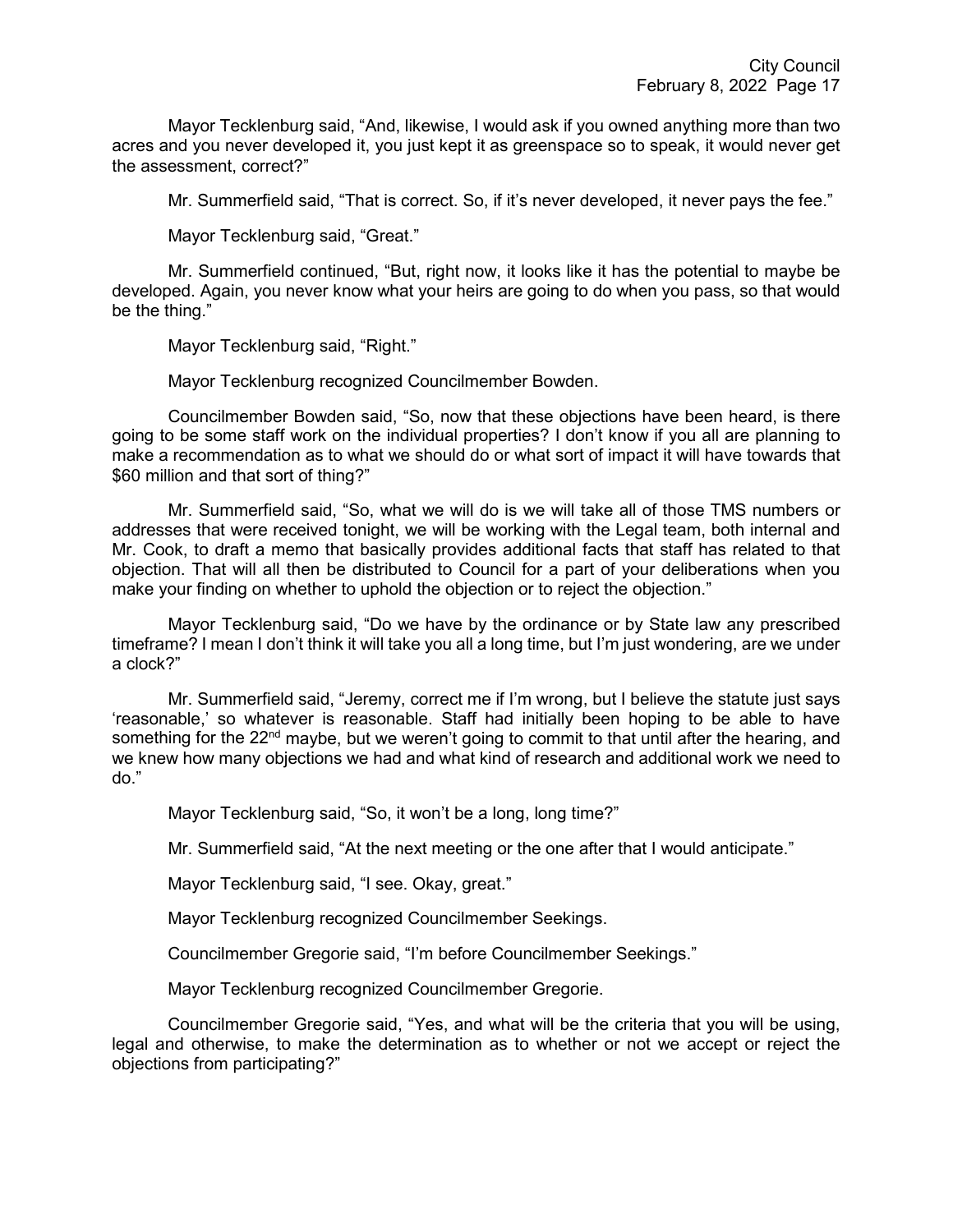Mr. Summerfield said, "So, I will leave it to Jeremy or Julia to talk about a legal reason. From a staff perspective, we will take a look at each objection and see if we made any errors in compiling the property as a member of the district, and if we did make an error, we'll signify that and give that to you for your then consideration to uphold the objection, but in the absence of an error, I don't believe it would meet the criteria by which we were asked to move it forward. So, I don't know from a staff perspective, I'll leave legal to Legal, but from a staff perspective, unless we've made an error in including the property, and we shouldn't based on those tests, then I don't know that we will have any recommendations that change anything."

Councilmember Gregorie said, "Because you will be using the ordinance as the basis to make your determination?"

Mr. Summerfield said, "Yes, sir."

Councilmember Gregorie said, "Thank you."

Mayor Tecklenburg recognized Councilmember Seekings.

Councilmember Seekings said, "Thank you, Mr. Mayor. I just have a quick question. Has anybody actually gone and done the math on what \$480 compounded at 2% over the course of 30 years comes out to at the end of the 30 years? How much will each individual homeowner be paying at that point?"

Mr. Summerfield said, "Over that 30-year period, it's a little over \$19,000 over that 30-year period. It's just over \$19,000 per unit or per 1,800 sq. feet of commercial space. We did run that through an Excel spreadsheet. It's about a little over \$19,000 impact over that 30-year time period."

Councilmember Seekings said, "So, in year 30, do we know what the number will be?"

Mr. Summerfield said, "Not right off the top of my head, sir."

Councilmember Seekings said, "Okay, but it's basically \$20,000 per unit."

Mr. Summerfield said, "It's about a \$20,000 impact over that period per unit."

Councilmember Seekings said, "Thank you."

Mayor Tecklenburg recognized Councilmember Waring.

Councilmember Waring said, "I don't know, is Amy on this meeting? Anyway, Ms. Wharton, if she was on, I was going to ask a question of her."

Mayor Tecklenburg said, "She is not."

Mr. Summerfield said, "Amy is here."

Mayor Tecklenburg said, "Oh, she's in the building."

Mr. Summerfield said, "Ms. Wharton is here."

Councilmember Waring said, "Great. Do we have any other City tax in the City of Charleston that has an automatic 2% increase annually?"